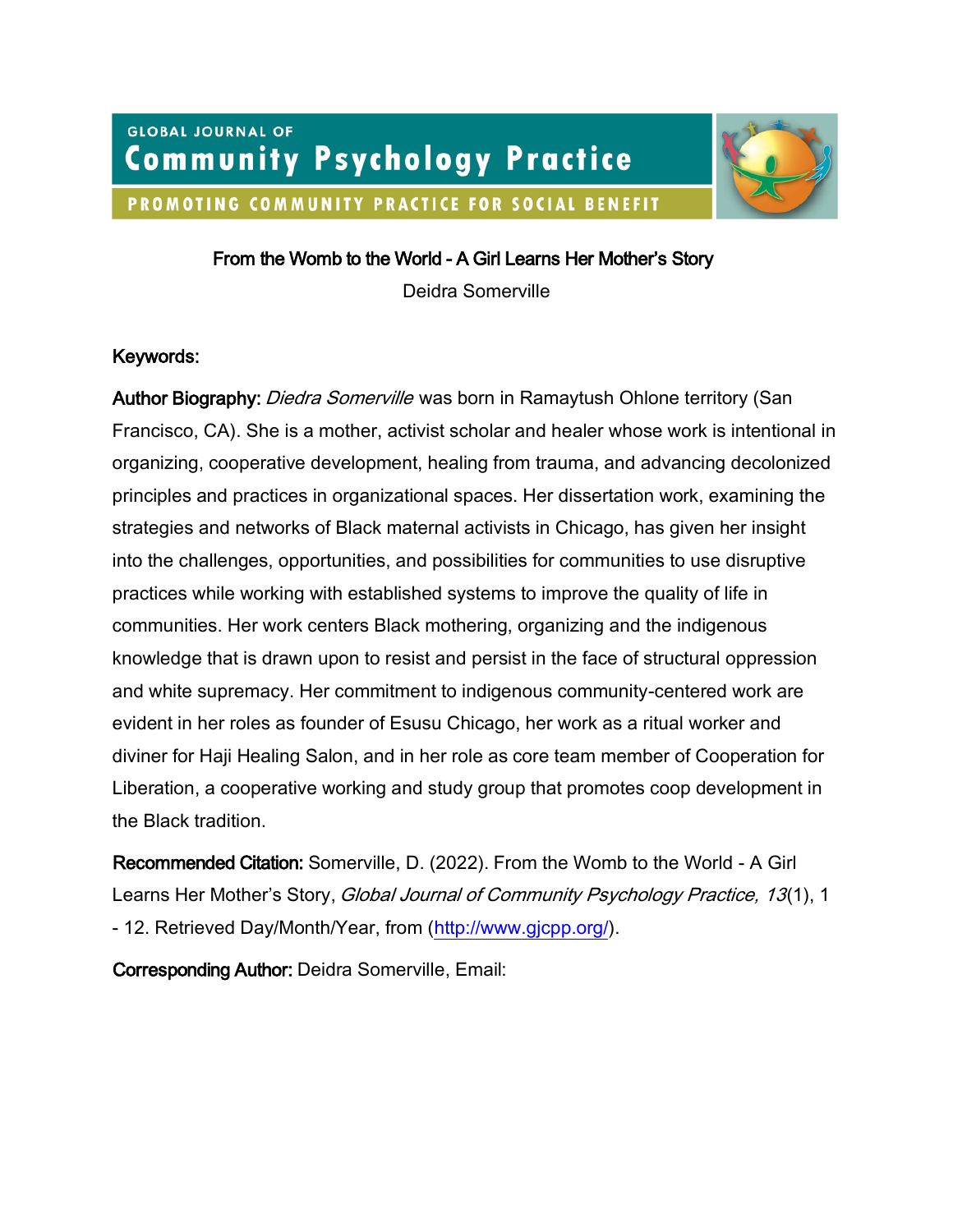# **From the Womb to the World - A Girl Learns Her Mother's Story**

The article explores the continuity of the village through the experiences of four generations of women, each working within her own conscious knowledge of mothering, mothering practices, and her role in village life. The author tells the story as inheritor of indigenous ways of knowing passed on to her, the coloniality that disrupts and dismantles the practices she inherits and how decolonial praxis informs her voice, choices, and practices in response to coloniality. She contextualizes her family experiences through the motherline, the impact of coloniality on the motherline, and how each daughter sees herself in resistance to forces of coloniality and how their stories unfold. The motherline serves as a means through which mothers pass on to daughters strategies to resist coloniality and construct a narrative that centers her in her own womanhood. The author discusses potential ways to restore the motherline and heal connections to familial ways of knowing that have been weakened over many generations. She incorporates motherline theory and decolonial theoretical frameworks to explain how four generations of women reflect on mothering and healing and the act of finding and holding our space in the village.

## *Where is the house where the mouse is the leader?*

~Kossula, as told to Zora Neale Hurston in Barracoon: The Story of the Last Black Cargo

# **All of our stories begin with our mother's story.**

The stories of who we are, who we were and who we are to become are derived from what has been mapped onto the wombs, hearts, minds, and spirits of the identities of our mothers. The condition of our very humanity, both the process of becoming more human, and the actions that define humanity, arise from our notions of motherhood, experiences with our mothers, and retelling of our mother's stories. For their stories tell ours.

I am the daughter, granddaughter, greatgranddaughter and great-great granddaughter of women born from practices that acknowledge the role of spirit, medicine, and prayer as part of childbirth. My grandmother recalls the stories of how my great-grandmother (her mother-in-law) was

her "treater" and "catcher", providing her with treated herbs and salves to ensure comfort and ease with childbirth, and overseeing my mother's birth. As my grandmother prepared to birth my mother into the world, my great-grandmother combed and styled my grandmother's hair, massaged her entire body from head to toe, and prayed with her. She treated the room with herbs to drive away impurities to the space and gave my grandmother warm food and teas, nothing cold. At the time of the birth, she kept the room lights low, letting very little natural sunlight into the space. After childbirth, my great-grandmother bound my grandmother's womb with a warm white cloth for 6 weeks and prayed with her every day. She said many prayers and sang many songs, some spirituals, some traditional songs from her lineage. My grandmother recalled that she didn't see sunlight for 6 weeks and was treated with the most tender care. "I didn't have to do anything but rest. I was made to lay there and sit there. I only got up to relieve myself and for her to do her work on me. That was it." My grandmother was 18 years old when she gave birth to my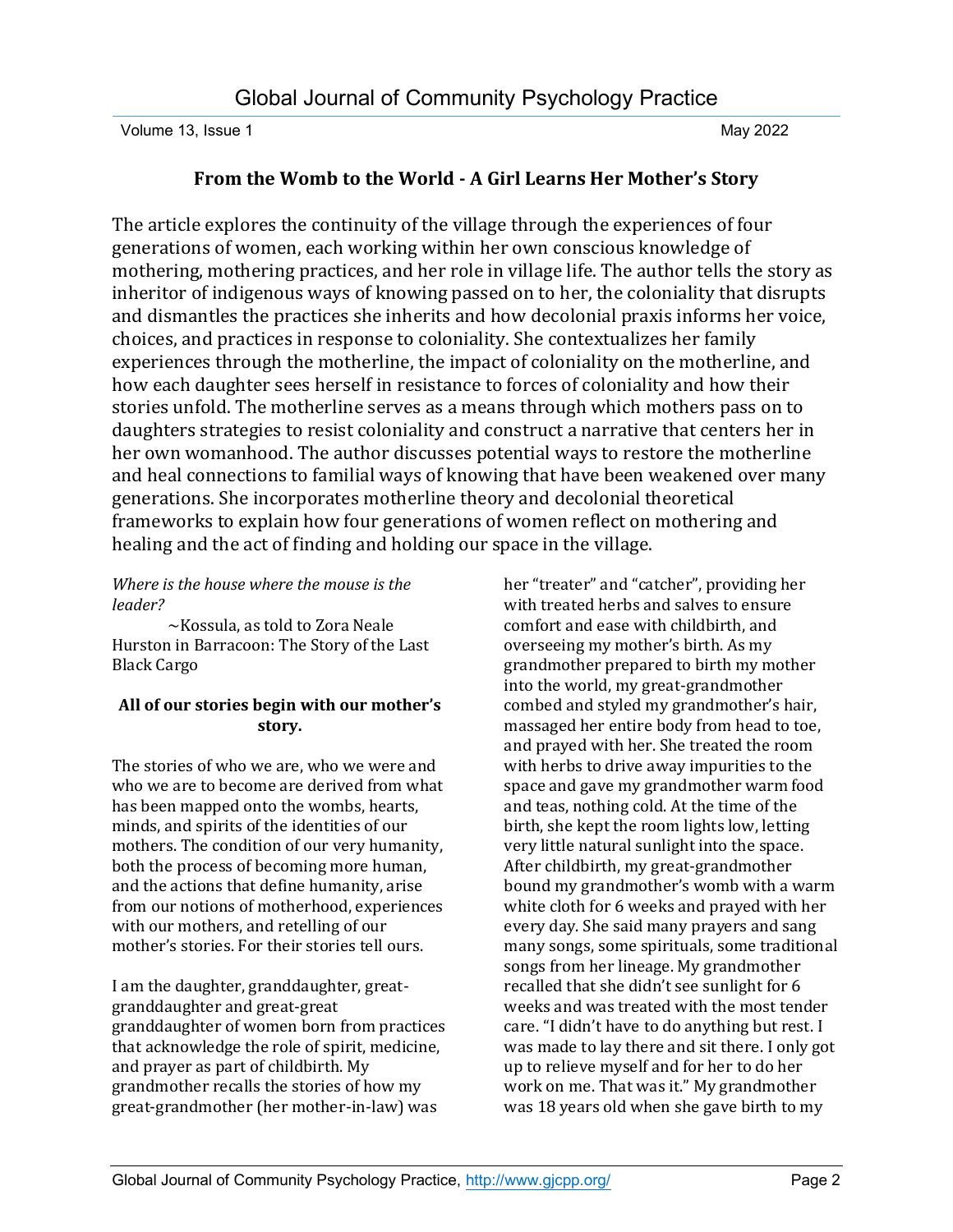#### mother.



When she greeted the sun and moon again, my grandmother was carried out with prayer and water while she held my mother and walked around to the four corners of their home. My great-grandmother recalled that my grandmother was not the same person and had to be reintroduced to the elements. She was reborn as she gave birth to my mother. Her space within that room in San Francisco's Hunter's Point community was more than just a room. It was a place where my grandmother experienced birthing a spiritual being and this process required her to transform in order for her body, mind and spirit to facilitate this process. She herself was in a womb, giving birth to promise, possibility, continuity, and possibly the return of an ancestor among them. This transference of power from the universe through the mother was understood as essential to the training my great-grandmother received in how she approached the journey of motherhood. Something happened in that space. My great-grandmother knew she was part of something much bigger than her

understanding. A woman with deep knowledge of people, spiritual energy, and how to facilitate hope and connection with people, she gave herself to a process and made herself an instrument of transformation. She did so with every birth she served as catcher or treater for. Each one is different, but the facilitation of this process established spiritual order, a call and response with the universe. An action and reaction.

I asked my grandmother to tell me this story repeatedly while growing up. I wanted to reconcile my grandmother's stories of her life coming into motherhood, with my own mother's life. This was my first introduction to praxis, applying her stories and insights to them to my mother's story, and ultimately, my own. This was how the motherline was established in my family, and now continues with me and my children. Their first engagement with praxis will not begin with what they are taught in a classroom, it will begin with what they learn from me. Reestablishing our motherline, the praxis of our mother's stories and experiences braided into our own existence, can be the first step to decolonize our actions and beliefs about the potential of the village to know itself, both past and present. The motherline is our tool of resistance that avails us the opportunity to reclaim what is ours and to assign it a meaning and purpose in our lives.

Andrea O'Reilly describes the motherline as a strategy through which a mother "gives her daughter strategies of resistance, and hence constructs an alternative script of coming into womanhood" (O'Reilly, 1998, p. 17). The motherline is a powerful tool that helps to fill the missing pieces of ourselves. Through motherline praxis, we can repair and braid together our collective memories and collective resolve to see ourselves through the eyes of our communities and not our oppressors. The motherline redirects how we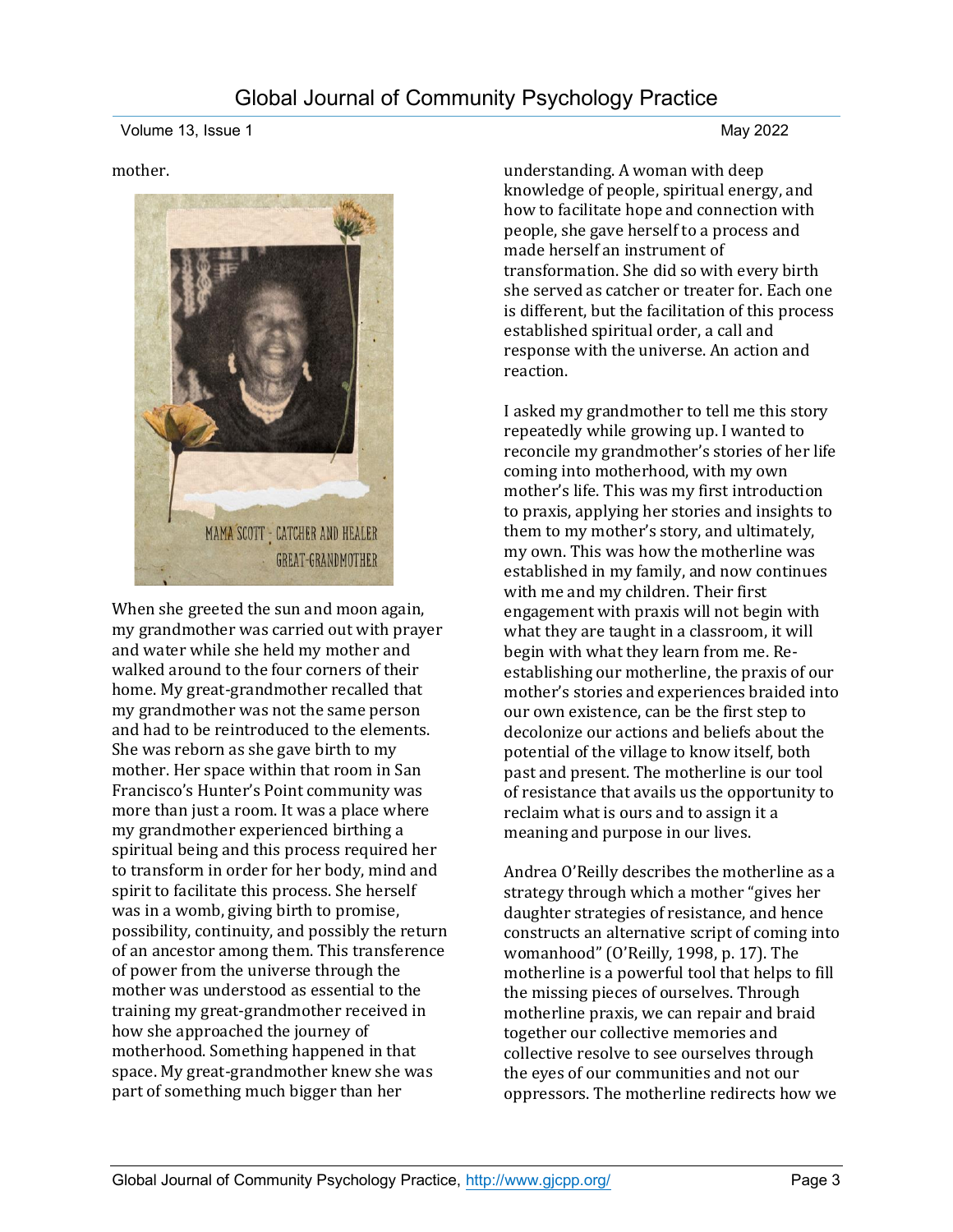gain knowledge of ourselves, look for answers to questions, find remedies to heal ourselves.

*Motherline stories ground a...daughter in a gender, a family, and a feminine history. They transform the experience of her female ancestors into maps she can refer to for warning or encouragement (Edelman, 1994, p.61).*

Maldonaldo-Torres reminds us in the series of theses he pinned on coloniality, that a key component to ensure the persistence of coloniality is through use of modernity as "a form of metaphysical catastrophe that naturalizes war" (Maldonaldo-Torres, 2016, p.11). Metaphysical catastrophe occurs when the value systems, beliefs and rituals that support them are systematically destroyed through a campaign of corrective measures that serve to undermine our ways of knowing and make them far distant to our current and lived reality. This amounts to war - a war on our ways of being and knowledge generation of how to understand the world as connected, through body, mind, spirit and the universal principles that inform that connection. The destruction of the motherline and its function to maintain connectivity between mothers



and daughters, and with it, sacred rights and ways of knowing, is a casualty of the war on indigenous communities and the villages they strive to maintain. Western psychology is a tool of coloniality in this way, through its emphasis on the separation of daughters and mothers during adolescence as a "natural" phenomenon that should be encouraged and embraced (O'Reilly, 1998). The severance of the mother-daughter connection that is deemed a natural phenomenon occurs for indigenous peoples at the same time that daughters and sons are undergoing rites of passage, questing, training to become healers, and learning/determining their role/purpose within the village. This form of metaphysical catastrophe has cast the relationship of daughters to mothers into a strange place of uncertainty and dislocation. This disrupts the village and its continuity.

[Psychologist Bobby Wright](https://www.youtube.com/watch?v=HeHSWBvTByQ) identifies this metaphysical catastrophe as "Mentacide", defined as "a deliberate and systematic destruction of a group's minds with the ultimate objective being extirpation of that group" (Wright, 1985, p. 17). Mentacide is a condition that has disrupted the motherline, which for generations served as a tool of resistance and defense for our villages. These tools of resistance are used by us to define ourselves, our needs, our strengths, our power, on our own terms. Modernity is a tool to perpetuate coloniality. In order to disrupt the effects of modernity on the motherline, we must first understand what modernity is, define and name its presence in our ways of being and knowing, and reclaim what we have lost, by finding, remending, and carrying forward the stories of our mothers and grandmothers.

My great-grandmother was performing an act of resistance as she burned herbs, stirred liquids to a salve in her double boiler, and soaked leaves in oils and homemade vodka to treat my grandmother. She carried on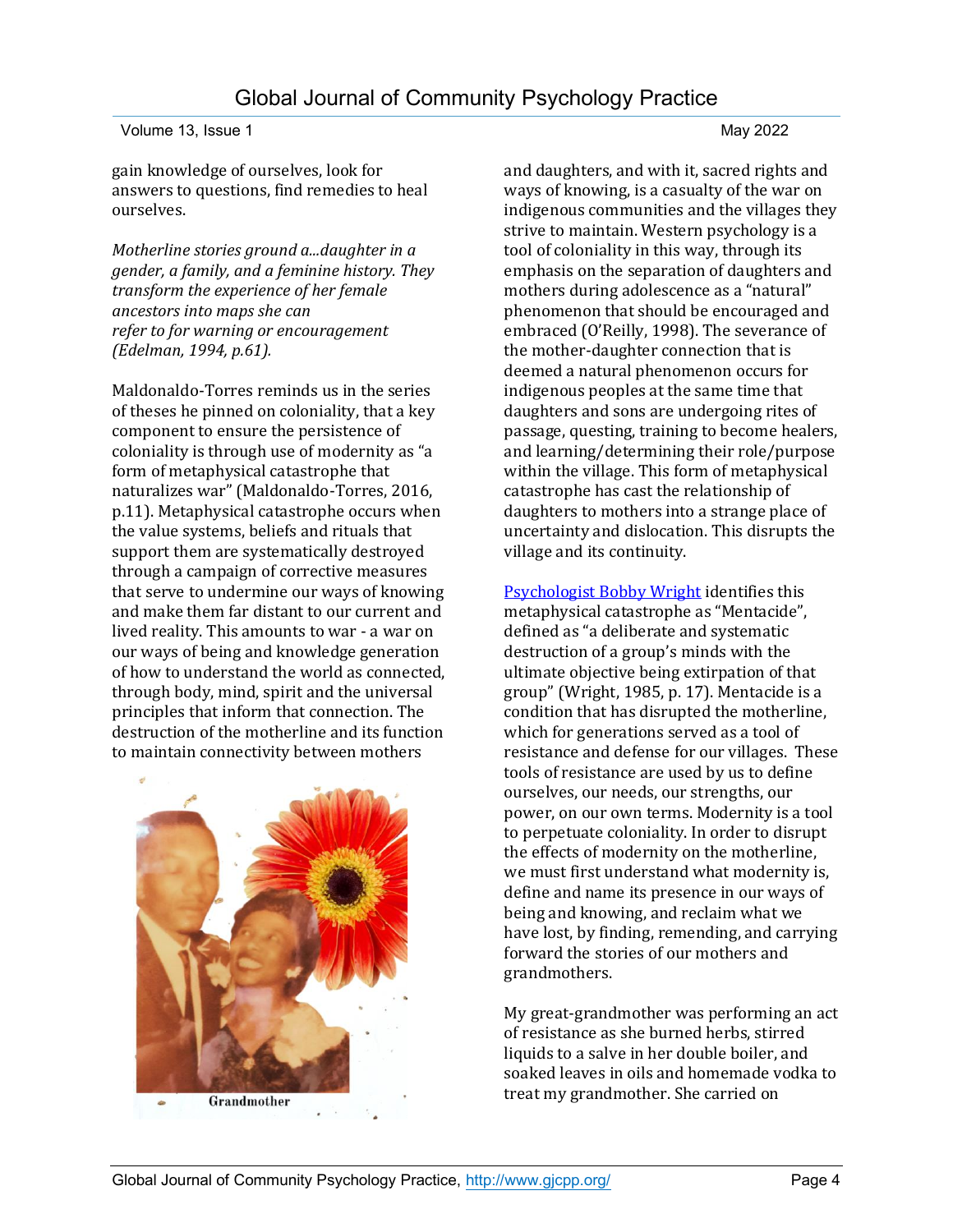practices that are actively disrupted through licensing of doctors, midwives and nurses, and laws that take the means of production and connection to the land away from people. She was one of the migrants to California from the south who organized and petitioned to have her communities zoned for livestock during the 1940s and early 1950s in an area known as the Iron Triangle in Richmond California, where she settled after living in San Francisco's Hunter's Point neighborhood. This act of resistance to disruption of ways of life that created multiple dependencies of families on colonized ways of life impacted several generations that followed her walk on earth. She saw her sense of her own power as deeply connected to earth. She fought to make sure that this connection was retained.

Her efforts to maintain this connection were met with multiple attacks through colonization. The 1950s emerged as a time when mass production of baby formula disrupted breastfeeding practices. Science labs were used to test how to mass produce powder-based formulas that could be sold across the country, and eventually, across the world. Commoditization of breastfeeding was another tool to sever the motherline and to undermine folkways that maintained breastfeeding practices amongst indigenous peoples. Indigenous breastfeeding practices were supported with knowledge of maternal and infant health. Foods and herbs and lay midwifery supported knowledge of digestive health, mental/emotional stability, and reproductive health. The rise in pharmaceutical corporations during this time period successfully profited through this metaphysical catastrophe, severing a connection between my grandmother and mother.

My mother's story is tightly interwoven with this advance in industrialization. Once my grandmother left the womb created by the safety and sanctity within my greatgrandmother's home, she was told by her doctor that breastmilk, and by extension her breasts, were too unsanitary for my mother to receive nourishment from. She was not the only Black woman to be told this. Home Births were also severely restricted or outlawed in various states (Matthews & Zadak, 1991). This massive campaign disrupted generations of breastfeeding practices within the Black community, and the natural remedies that support this practice along with it. "They gave me a pill and said I had to take it immediately to dry up my milk. I listened to what my doctor said and took that pill. It worked. I couldn't nurse your mother after that." She was sick on that formula, but we gave it to her anyway. Mama would cry about it. She cried. I remember that." This disruption resulted in a persistent lack of support for mothers born into my generation who chose to breastfeed in my family.

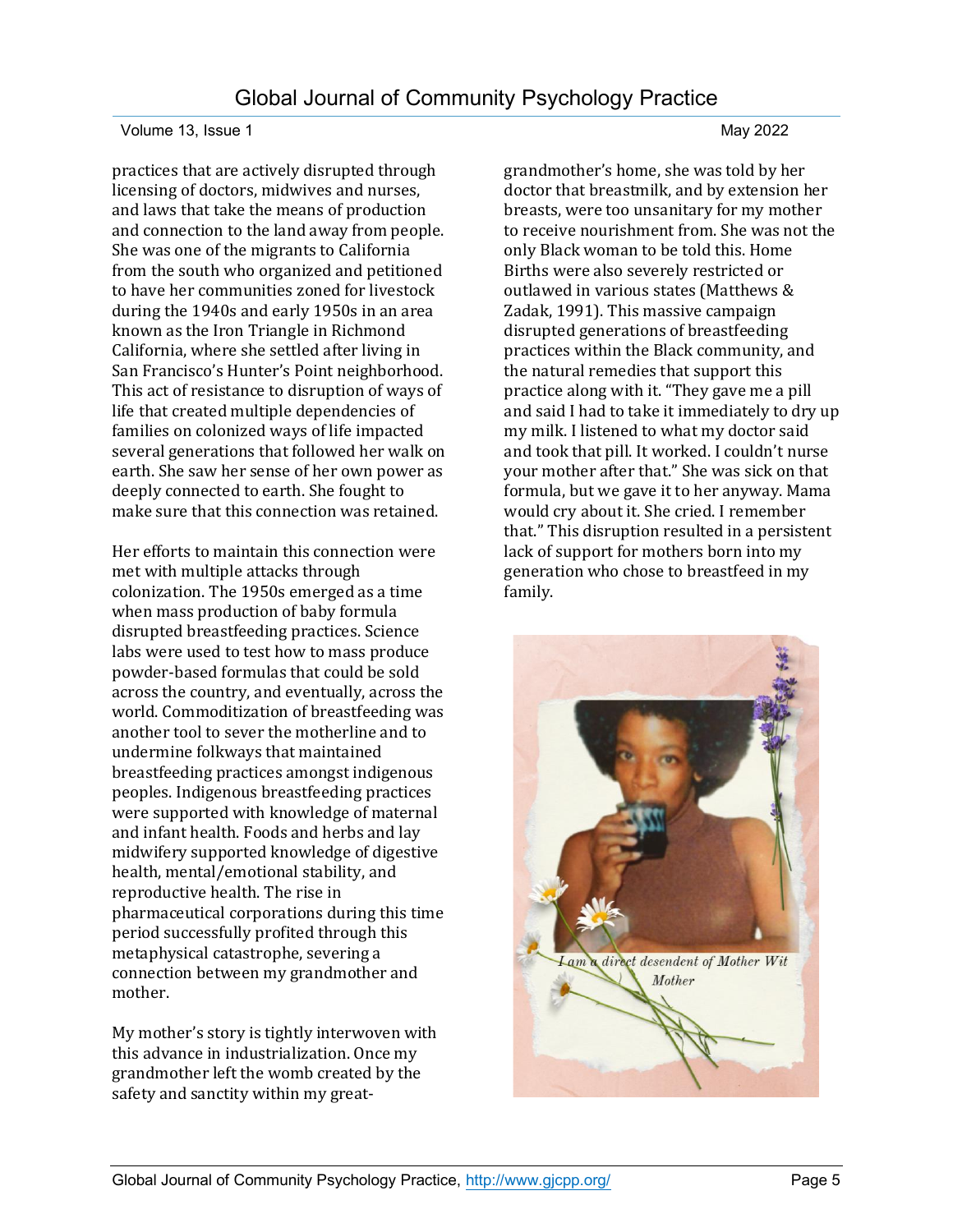My mother's story began with two generations of women being divided in a community context where the ways that women's bodies and connections to spirit were disrupted to "improve health outcomes" of infants. My mother was born small and vulnerable to death taking her. My greatgrandmother foretold it, and based her work as a treater and catcher to ensure my mother's survival. She did not follow the prescriptions of doctors for her first granddaughter. As she told it, "I followed what my God told me to do. I followed His will". My mother lived. My grandmother recalled how my great-grandmother "oiled her up every day with her creams and prayed and laughed and sang with her. She never cried or was sad." I asked my greatgrandmother to recall those stories, and she would never say she was saving my mother's life, she said she was never meant to die that way. Her spirit wanted to stay, so they did what was necessary to make sure she did. The doctors called it a miracle, inexplicable, even. My great-grandmother called it "divine order". She never asked permission from a doctor to treat her granddaughter. She was part of a group of activist lay midwives in the south, west and the north who fought against the limitations of medical practice and training to include their knowledge of spirit and its relationship to material existence and their divine assignment to act as a bridge between two worlds, distinct and connected.

My mother's choices to be centered in herself as a woman and mother came from a conflicted place. The values that informed her choices were from these two strands of reality: one that valued women as centered in a place of power and transference between the world of spirit and material existence to facilitate community healing, and the other that valued the ways we are forced to define progress and advancement that support the propagation of the power structures that disrupt and dismantle that centered place of

power.

# **My mother's story and the story of the village**

Mother's story is the story of the village - torn apart by metaphysical catastrophe, disconnecting from the motherline, and looking for solutions using, in Audre Lorde's words, "the master's tools" which "will not dismantle the master's house". This dual existence, between the coloniality that we live and raise our children in and the world we left behind, are not reconcilable. The village has to recognize this is indeed the world we live in, one designed for "mentacide". As we reflect on the stories and past of our peoples, our villagers, we have to determine not only that these stories are no longer relevant to our current reality, but how and why they are no longer relevant. Can we still hear our elder's stories? The master's tools of modernity/coloniality deafen our ears to our elder's stories. They instruct us that these stories and ways of knowing have no place in a "modern" society. They are treated as fossilized relics that reflect a people and time that are not instructive to our lives today. The motherline is shaped by what we embrace here and now, as praxis for the village and its continuity. We have all been willing to leave the world of our elders behind, defining their stories as only being relevant to our past within our villages and not relevant to our current and present realities. This must change with us.

My mother marched forward in a world largely unfamiliar in many ways. With strong women and men in her home, raised by her grandmother and mother, father, grandfather and extended family, the worlds that existed outside of these highly defined spaces were peripheral to her knowledge of herself. She was encouraged to venture to the world less known to her, less known to her spirit and its ways of knowing. She left a tightly woven community and found her dark skin, hand woven and machine sewn clothes, and her lack of interest in the mundane to be at odds and oftentimes supplanted to ways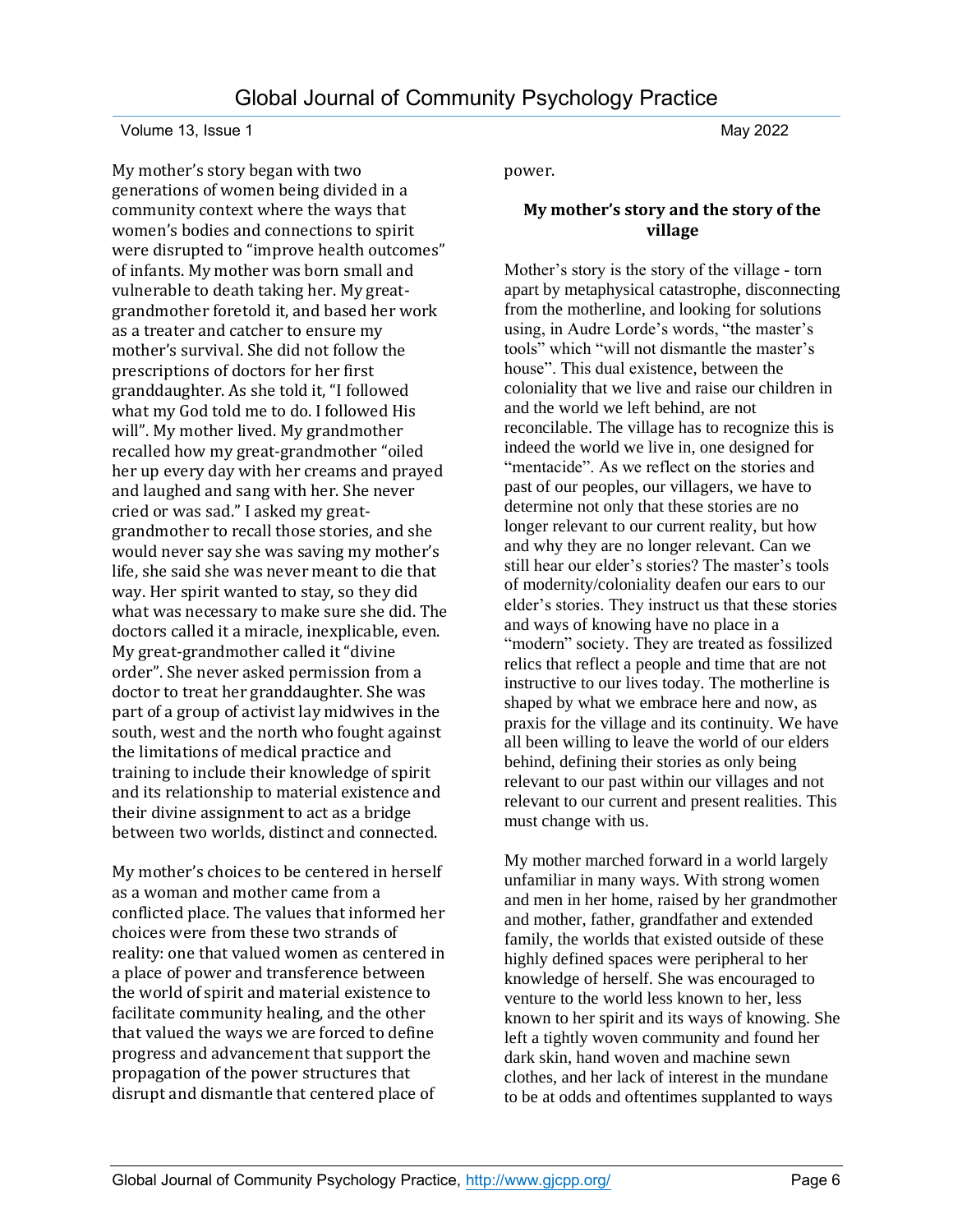of thinking and knowing that invalidated her and her unfolding story. There was no road map for her to navigate this schism. Her bouts of depression went unrecognized, undiagnosed and untreated. She was not able to reclaim her personhood as different from her inability to navigate the foreign world she encountered daily.

The two worlds were forced to be fused together: her spiritual self that exuded confidence, wit, the gift as a seer, ritual singer, and masterful craftswoman with the woman navigating the external material world an asthmatic, diagnosed as bipolar, survivor of rape which led to my conception, and domestic violence, Christian, and [left this world by taking](https://canyoumakeitfromscratch.blog/2019/02/02/happy-birthday-ma/)  [her own life at age 59.](https://canyoumakeitfromscratch.blog/2019/02/02/happy-birthday-ma/) *Peace and light to her Spirit.* My mother gave birth to me at the age of 18.

My mother's journey from the spirit world, into material existence, and back to the spirit world is a cycle that affects my journey as her daughter and carrier of her story to the world. I have to navigate these same two worlds, often in conflict and at odds with one another. Our existence as casualties of a war waged through metaphysical catastrophe and mentacide forces this negotiation. Our mothers' navigational abilities help us to know and understand what it means to be centered in our sense of power, where it truly lies, and to recognize it and utilize it for what it is. Without knowledge of my mother's story and her mother's story, I would mistake strength as contextualized or framed as tools for colonization. Those tools serve to disrupt our motherline and displace my motherline power and elevate my ability to have successfully competed for and won a "good" job, "good" education, and material resources as evidence of my power and center of transformation. Colonization has served to confuse and distort our sense of centeredness as mothers, claiming that our centeredness lies in a patriarchal system and within the industrial complex that mechanizes our existence to ourselves, our bodies, our very humanity. Our ability to work

in jobs as cogs in wheels of an oppressive system of domination is not where the center of our power lies as mothers.

Our ability to be free from the ways in which our bodies and spirits work together to facilitate our ways of knowing and being, is not true freedom. Decolonization of our village will not be complete without a critical examination of our displacement of mother's power and place within our village. The continuity of the village depends upon it.

To find and heal the motherline in our own families and communities, we face down the bitterness that comes with oppression, racism, isolation and metaphysical depravity. To apply motherline work in praxis, we must gather these strands, acknowledge their damage in all forms we experience it and activate our compassion, love, and connections to our past and present, to comb through the entanglements that ensnare our hopes and ability to love and engage in community care. We must offer the patience, love, and care it takes, as our mothers did when we sat between their legs late into the night as they combed our coils and curls.

With our hands resting on their knees, our mothers would take the comb firmly in their hands and begin to comb our hair, from the tips, working slowly down to the roots. By starting at the tips, our mothers start at the place easiest to disentangle, and to comb through to the end. When working with mothers, children, and elders to re-establish our motherlines, we must start in a similar place, closest to the places in our ancestral memory we can reach. The stories we know and remember that remind us of the love and sense of community our families and homes do bring us. In her book on Black love, hooks reminds us that these stories are indeed part of Black community life, and should be unearthed and rediscovered to remind us that our communities are capable of providing us with love, care and support (hooks, 2000). She also reminds us that to heal strands of our family stories that reconnect us to a love ethic is also an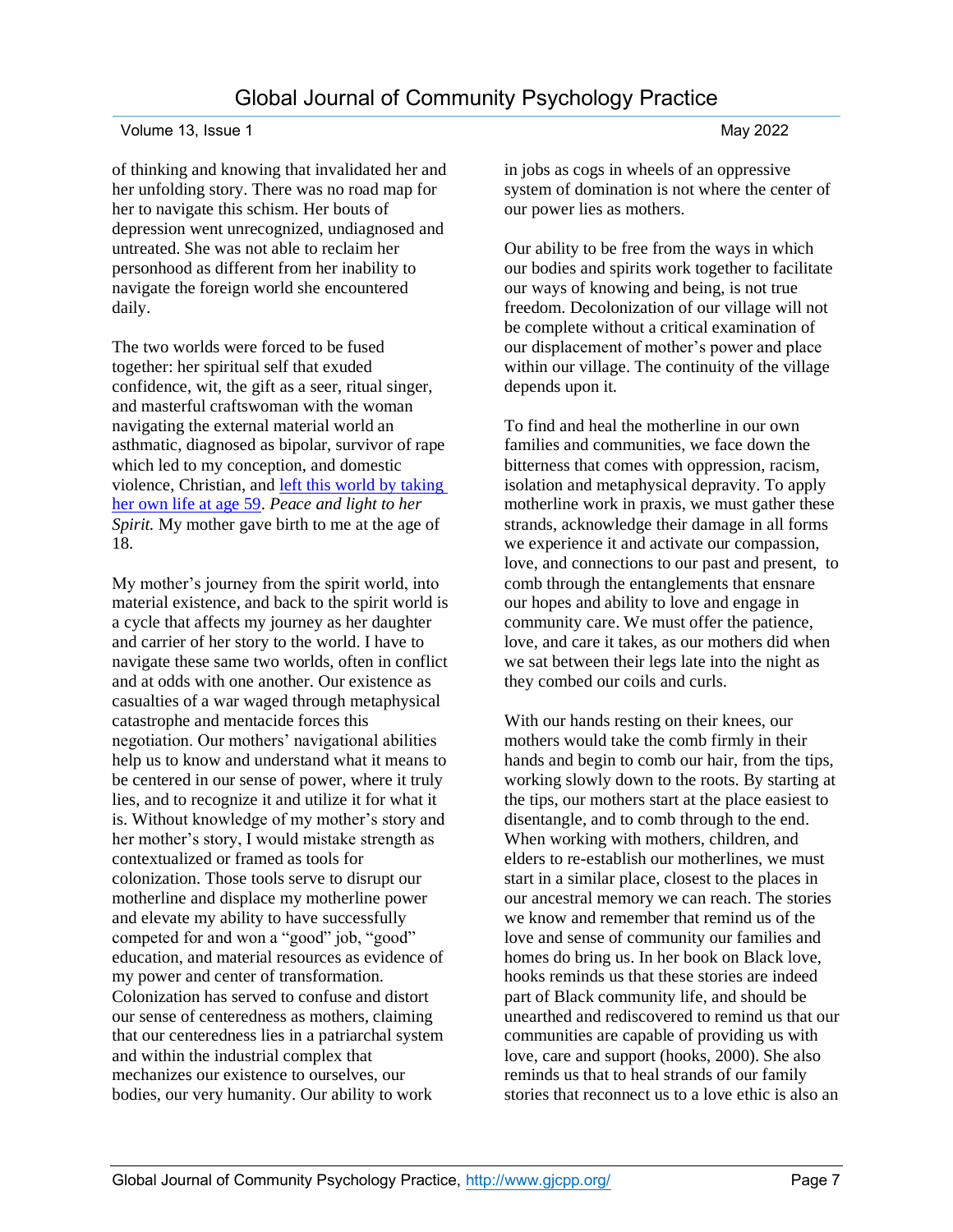act of resistance to coloniality (hooks, 1990, 2000).

Grace Lee Boggs also acknowledges the absence of love as part of activism work and shares her interest in and hope for the work currently being done to change this. She writes:

However, since discovering that the personal is political, women activists have been abandoning the charismatic male, vertical, and vanguard party leadership patterns of the 1960s and creating more participatory, empowering, and horizontal kinds of leadership. Instead of modeling their organizing on the lives of men outside the home - for example, in the plant, or in the political arena - they are beginning to model it on the love, caring, healing and patience that, along with an appreciation of diversity and of strengths and weaknesses, go into raising a family (Boggs, 2013, p. 217).

The motherline is an essential part of our learning and transmitting the inherited wisdom that supports the new vision of activist leadership Boggs refers to. As motherline praxis further crystallizes the ways that we bring healing traditions of love and care that are community centered, we will begin to see clearly for ourselves how coloniality has attacked the core of our very being by destabilizing and undermining our relationship to love and its meaning to mothering and motherhood. We have been made to believe that our positionality as oppressed also compromises our capacity to give and receive love. By lifting up a love ethic as part of motherline praxis, we directly combat the metaphysical war being waged on our ability to love. Without acknowledgement of a love ethic forming the foundation of restoration of the motherline, movements that support restoration of mothering practices in communities will risk losing an essential element that can and will fuel such efforts. We do not have to look to other cultures to find and define a love culture in our communities. As we comb to the roots of our motherline, we use love and community care as

the means to recondition and satiate the strands of our motherline, healing the brittle and broken places that threaten to estrange mothers from daughters and mothers from their essential role in communities. The strands of the motherline will remain brittle, unhealthy, vulnerable to coloniality and destruction without it.



Sarason's work on the creation of settings also acknowledges the very essential, yet often overlooked role of "local and social histories" (Sarason, p. 141). As we lift up the contributions of the motherline to our family continuity, through prayers, marking of sacred spaces, family reunions or setting aside small plates of home cooked meals for departed ancestors on our dinner tables in acknowledgement of their presence among us, we ignite this idea of local and social history in a way that acknowledges that spark of divine that our foremothers left behind for us to carry with us, even as we eat meals together and reminisce and share loving memories together. With intention, these small acts to activate the connections we share with our departed ancestors bring their rightful presence and place into our families and our motherlines. Ultimately, they inform our resistance and activism.

As we work our way down the entangled strands, still combing to the roots, we continue to find patches that we know for sure no matter how softly or gently we attempt to comb them, we will feel pain. The

# Volume 13, Issue 1 May 2022